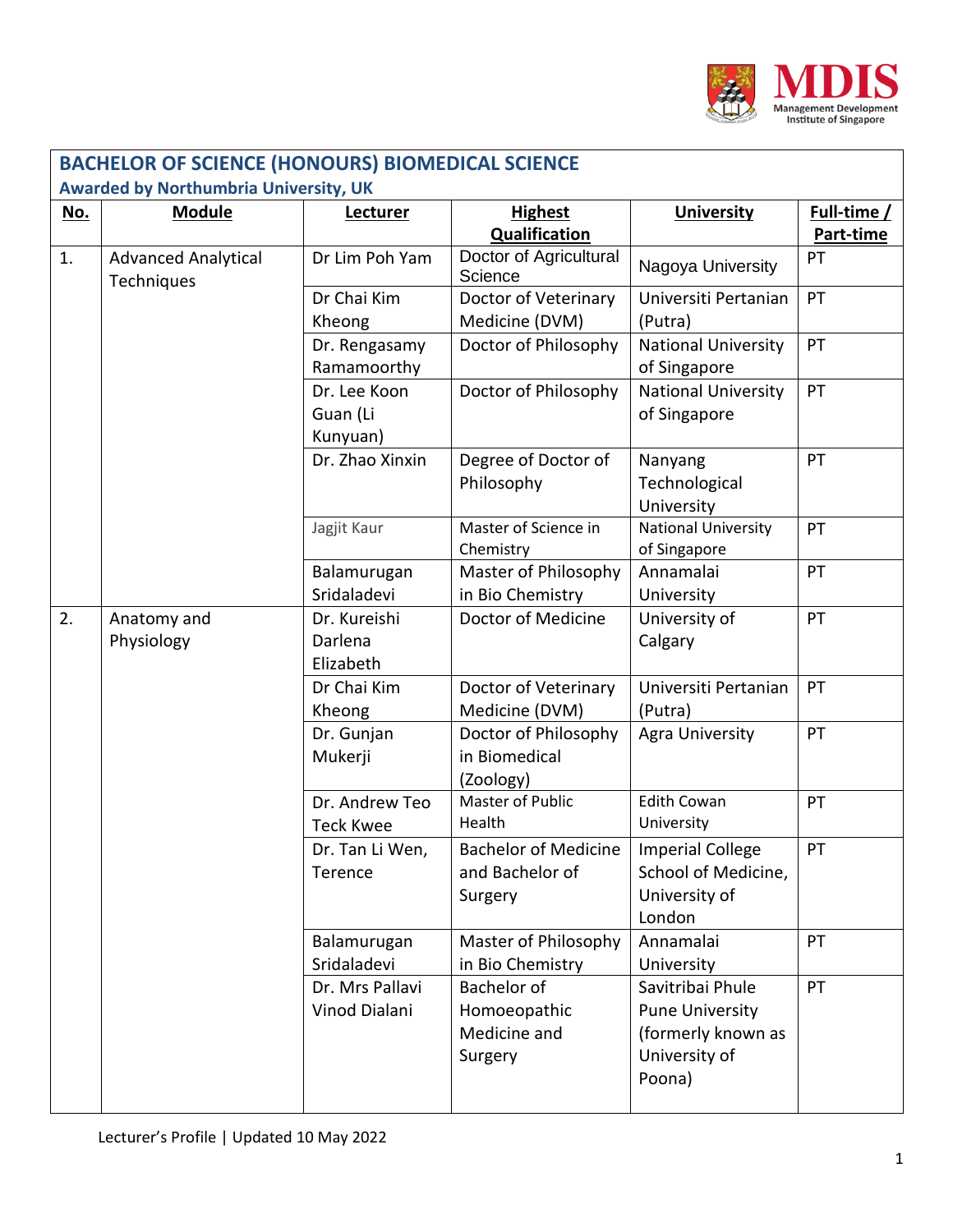

| 3. | Biochemistry              | Prof. Shabbir    | Doctor of Philosophy              | Dalhousie                              | PT  |
|----|---------------------------|------------------|-----------------------------------|----------------------------------------|-----|
|    |                           | $S/O$ M          | in Pharmacology                   | University                             |     |
|    |                           | Moochhala        |                                   |                                        |     |
|    |                           | Dr. Ang Swee     | Doctor of Philosophy              | The University of                      | PT  |
|    |                           | Kim              |                                   | Manchester                             |     |
|    |                           | Dr Lim Poh Yam   | Doctor of Agricultural<br>Science | Nagoya University                      | PT  |
|    |                           | Dr. Lee Koon     | Doctor of Philosophy              | <b>National University</b>             | PT  |
|    |                           | Guan (Li         |                                   | of Singapore                           |     |
|    |                           | Kunyuan)         |                                   |                                        |     |
|    |                           | Dr. Zhao Xinxin  | Degree of Doctor of<br>Philosophy | Nanyang<br>Technological<br>University | PT  |
|    |                           | Dr. Tan Li Wen,  | <b>Bachelor of Medicine</b>       | <b>Imperial College</b>                | PT  |
|    |                           | Terence          | and Bachelor of                   | School of Medicine,                    |     |
|    |                           |                  | Surgery                           | University of                          |     |
|    |                           |                  |                                   | London                                 |     |
|    |                           | Dr. Ling Han     | Doctor of Philosophy              | The University of                      | PT  |
|    |                           | Tong, Maurice    | (Bioinformatics)                  | Melbourne                              |     |
|    |                           | (Lin Hanzhong)   |                                   |                                        |     |
|    |                           | Balamurugan      | Master of Philosophy              | Annamalai                              | PT  |
|    |                           | Sridaladevi      | in Bio Chemistry                  | University                             |     |
|    |                           | Dr. Evelyn Teoh  | Doctor of Philosophy              | <b>National University</b>             | PT  |
|    |                           | Ee Ping (Evelyn  |                                   | of Singapore                           |     |
|    |                           | Zhang Yiping)    |                                   |                                        |     |
| 4. | <b>Biology of Disease</b> | Dr. Evelyn Teoh  | Doctor of Philosophy              | <b>National University</b>             | PT  |
|    |                           | Ee Ping (Evelyn  |                                   | of Singapore                           |     |
|    |                           | Zhang Yiping)    |                                   |                                        |     |
|    |                           | Dr. Rajarshi     | Doctor of Philosophy              | Jadavpur University                    | FT. |
|    |                           | Sankar Ray       | in Science                        |                                        |     |
|    |                           | Dr Chai Kim      | Doctor of Veterinary              | Universiti Pertanian                   | PT  |
|    |                           | Kheong           | Medicine (DVM)                    | (Putra)                                |     |
|    |                           | Dr. Gunjan       | Doctor of Philosophy              | <b>Agra University</b>                 | PT  |
|    |                           | Mukerji          | in Biomedical                     |                                        |     |
|    |                           |                  | (Zoology)                         |                                        |     |
|    |                           | Dr. Andrew Teo   | Master of Public                  | <b>Edith Cowan</b>                     | PT  |
|    |                           | <b>Teck Kwee</b> | Health                            | University                             |     |
|    |                           | Dr. Tan Li Wen,  | <b>Bachelor of Medicine</b>       | <b>Imperial College</b>                | PT  |
|    |                           | Terence          | and Bachelor of                   | School of Medicine,                    |     |
|    |                           |                  | Surgery                           | University of                          |     |
|    |                           |                  |                                   | London                                 |     |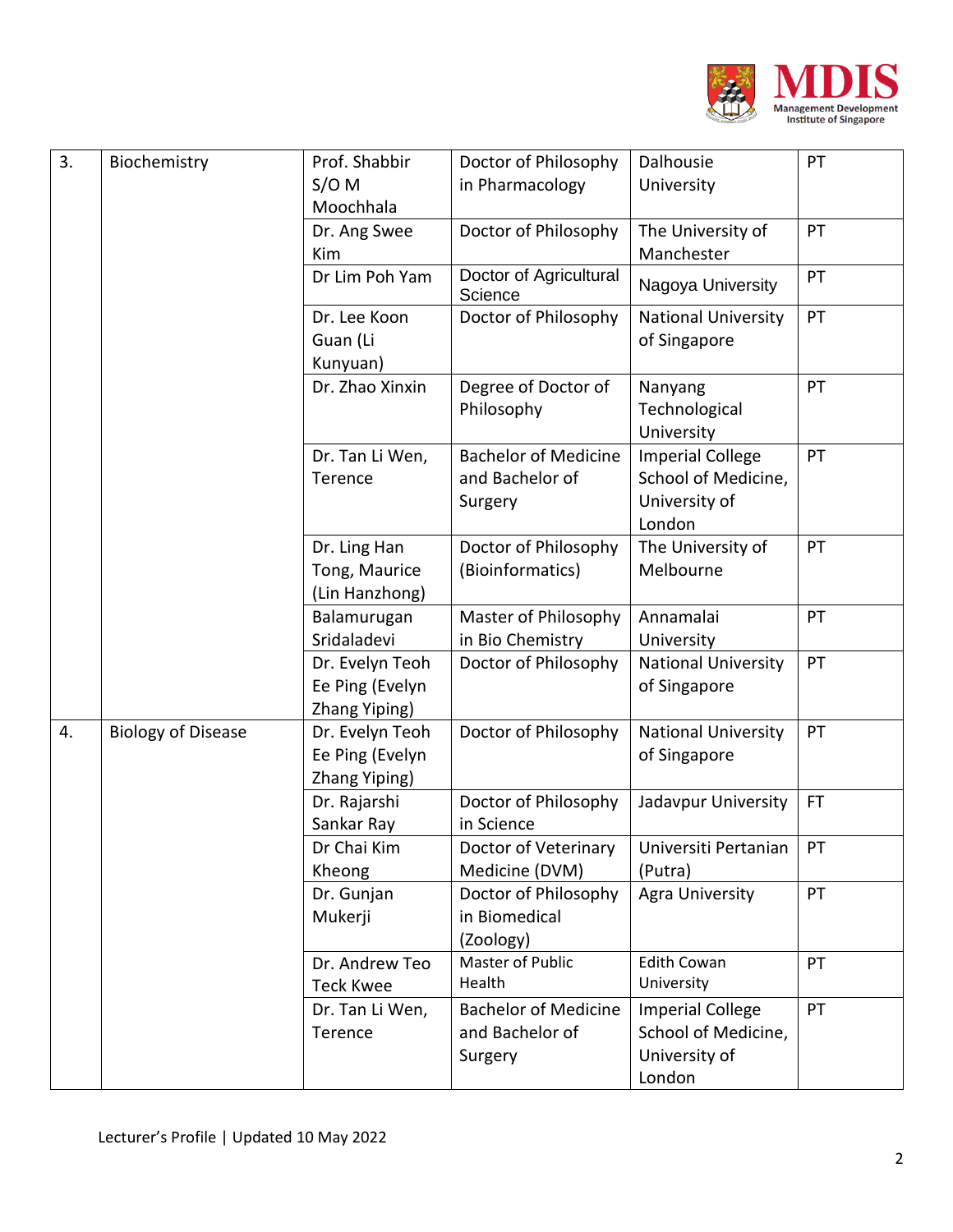

|    |                  | Balamurugan      | Master of Philosophy                           | Annamalai                  | PT        |
|----|------------------|------------------|------------------------------------------------|----------------------------|-----------|
|    |                  | Sridaladevi      | in Bio Chemistry                               | University                 |           |
|    |                  | Dr. Shalini      | Doctor of Philosophy                           | <b>National University</b> | PT        |
|    |                  | Ratnasingam      |                                                | of Singapore               |           |
|    |                  | Dr. Mrs Pallavi  | Bachelor of                                    | Savitribai Phule           | PT        |
|    |                  | Vinod Dialani    | Homoeopathic                                   | <b>Pune University</b>     |           |
|    |                  |                  | Medicine and                                   | (formerly known as         |           |
|    |                  |                  | Surgery                                        | University of              |           |
|    |                  |                  |                                                | Poona)                     |           |
| 5. | Cell Biology and | Dr. Evelyn Teoh  | Doctor of Philosophy                           | <b>National University</b> | PT        |
|    | Genetics         | Ee Ping (Evelyn  |                                                | of Singapore               |           |
|    |                  | Zhang Yiping)    |                                                |                            |           |
|    |                  |                  |                                                |                            |           |
|    |                  | Dr. Sunesh       | Doctor of Philosophy                           | University of Pune         | <b>FT</b> |
|    |                  | Keecheril        | (Microbiology)                                 |                            |           |
|    |                  | Augustine        |                                                |                            |           |
|    |                  | Dr. Rajarshi     | Doctor of Philosophy                           | Jadavpur University        | <b>FT</b> |
|    |                  | Sankar Ray       | (Science)                                      |                            |           |
|    |                  | Dr Chai Kim      | Doctor of Veterinary                           | Universiti Pertanian       | PT        |
|    |                  | Kheong           | Medicine (DVM)                                 | (Putra)                    |           |
|    |                  | Dr. Udolph       | <b>Doctor of Natural</b>                       | Johannes                   | PT        |
|    |                  | Gerald Karl      | Sciences                                       | Gutenburg                  |           |
|    |                  |                  |                                                | University in Mainz        |           |
|    |                  | Dr. Ling Han     | Doctor of Philosophy                           | The University of          | PT        |
|    |                  | Tong, Maurice    | (Bioinformatics)                               | Melbourne                  |           |
|    |                  | (Lin Hanzhong)   |                                                |                            |           |
|    |                  | Dr. Shalini      | Doctor of Philosophy                           | <b>National University</b> | PT        |
|    |                  | Ratnasingam      |                                                | of Singapore               |           |
|    |                  | Dr. Rengasamy    | Doctor of Philosophy                           | <b>National University</b> | PT        |
|    |                  | Ramamoorthy      |                                                | of Singapore               |           |
|    |                  | Dr. Gunjan       | Doctor of Philosophy                           | <b>Agra University</b>     | PT        |
|    |                  | Mukerji          | in Biomedical                                  |                            |           |
|    |                  |                  | (Zoology)                                      |                            |           |
|    |                  | Dr Koh Thong     | Doctorate in                                   | University of Milan -      | PT        |
|    |                  | Chuan Eugene (Xu | Translational and<br><b>Molecular Medicine</b> | <b>BICOCCA</b>             |           |
|    |                  | Tongquan Eugene) | (DIMET)                                        |                            |           |
|    |                  | Dr. Tan Li Wen,  | <b>Bachelor of Medicine</b>                    | <b>Imperial College</b>    | PT        |
|    |                  | Terence          | and Bachelor of                                | School of Medicine,        |           |
|    |                  |                  | Surgery                                        | University of              |           |
|    |                  |                  |                                                | London                     |           |
|    |                  |                  |                                                |                            |           |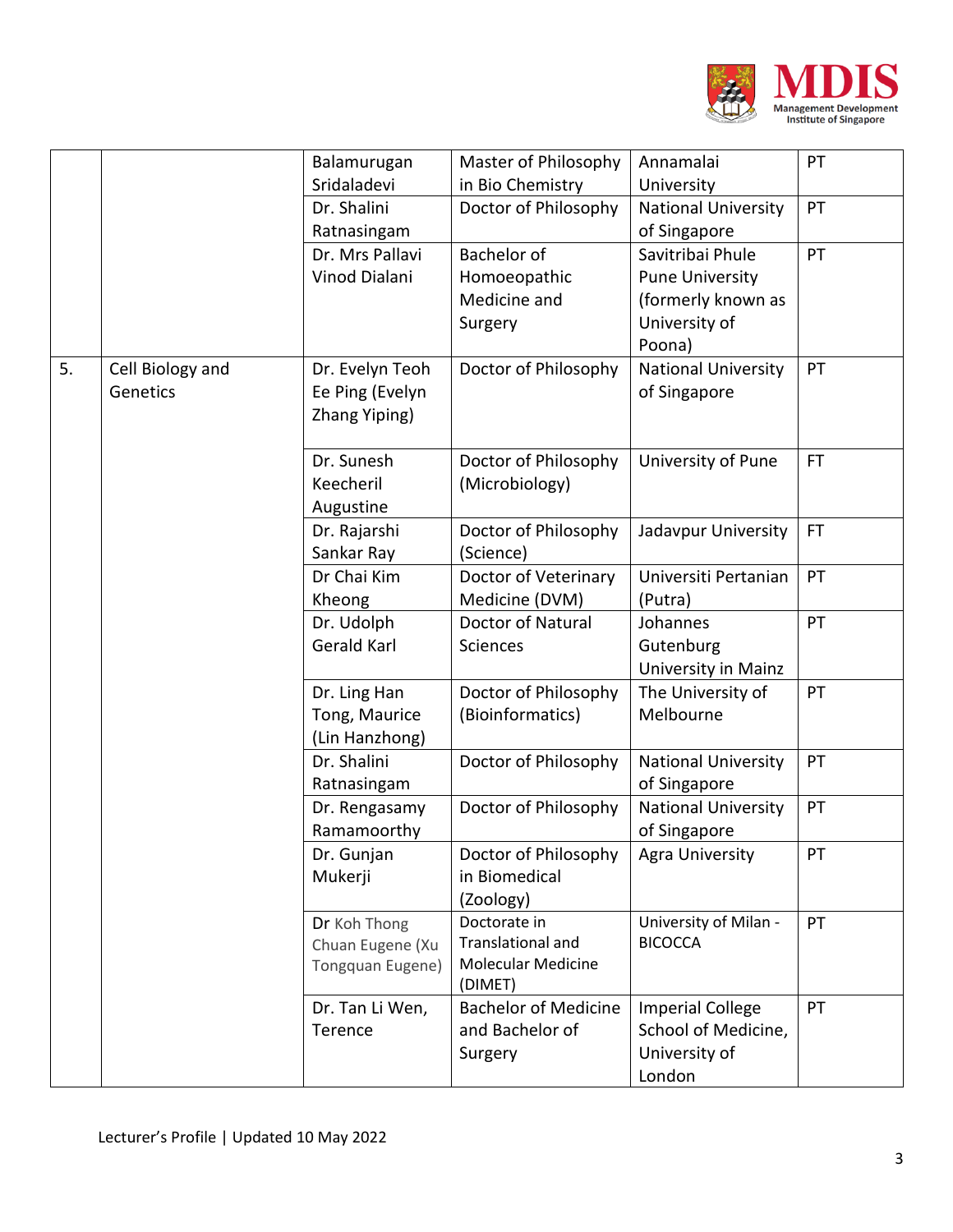

| 6. | <b>Cellular and Transfusion</b>              | Dr. Kureishi                                         | Doctor of Medicine                                                        | University of                                                                               | PT  |
|----|----------------------------------------------|------------------------------------------------------|---------------------------------------------------------------------------|---------------------------------------------------------------------------------------------|-----|
|    | Science                                      | Darlena                                              |                                                                           | Calgary                                                                                     |     |
|    |                                              | Elizabeth                                            |                                                                           |                                                                                             |     |
|    |                                              | Dr. Tan Li Wen,<br>Terence                           | <b>Bachelor of Medicine</b><br>and Bachelor of<br>Surgery                 | <b>Imperial College</b><br>School of Medicine,<br>University of<br>London                   | PT  |
|    |                                              | Dr. Mrs Pallavi<br>Vinod Dialani                     | Bachelor of<br>Homoeopathic<br>Medicine and<br>Surgery                    | Savitribai Phule<br><b>Pune University</b><br>(formerly known as<br>University of<br>Poona) | PT  |
| 7. | Genomics                                     | Dr. Ling Han<br>Tong, Maurice<br>(Lin Hanzhong)      | Doctor of Philosophy<br>(Bioinformatics)                                  | The University of<br>Melbourne                                                              | PT  |
|    |                                              | Dr. Rengasamy<br>Ramamoorthy                         | Doctor of Philosophy                                                      | <b>National University</b><br>of Singapore                                                  | PT  |
|    |                                              | Dr. Ang Swee<br>Kim                                  | Doctor of Philosophy                                                      | The University of<br>Manchester                                                             | PT  |
|    |                                              | Dr. Lee Koon<br>Guan (Li<br>Kunyuan)                 | Doctor of Philosophy                                                      | <b>National University</b><br>of Singapore                                                  | PT  |
|    |                                              | Dr. Tan Hong<br>Kiat (Chen<br>Hongjie)               | Doctor of Philosophy                                                      | <b>National University</b><br>of Singapore                                                  | PT  |
|    |                                              | Dr. Gunjan<br>Mukerji                                | Doctor of Philosophy<br>in Biomedical<br>(Zoology)                        | Agra University                                                                             | PT  |
|    |                                              | Dr Koh Thong<br>Chuan Eugene (Xu<br>Tongquan Eugene) | Doctorate in<br>Translational and<br><b>Molecular Medicine</b><br>(DIMET) | University of Milan -<br><b>BICOCCA</b>                                                     | PT  |
|    |                                              | Balamurugan<br>Sridaladevi                           | Master of Philosophy<br>in Bio Chemistry                                  | Annamalai<br>University                                                                     | PT  |
| 8. | Introductory<br><b>Pathological Sciences</b> | Dr. Mrs Pallavi<br>Vinod Dialani                     | Bachelor of<br>Homoeopathic<br>Medicine and<br>Surgery                    | Savitribai Phule<br><b>Pune University</b><br>(formerly known as<br>University of<br>Poona) | PT  |
|    |                                              | Dr. Sunesh<br>Keecheril<br>Augustine                 | Doctor of Philosophy<br>(Microbiology)                                    | University of Pune                                                                          | FT. |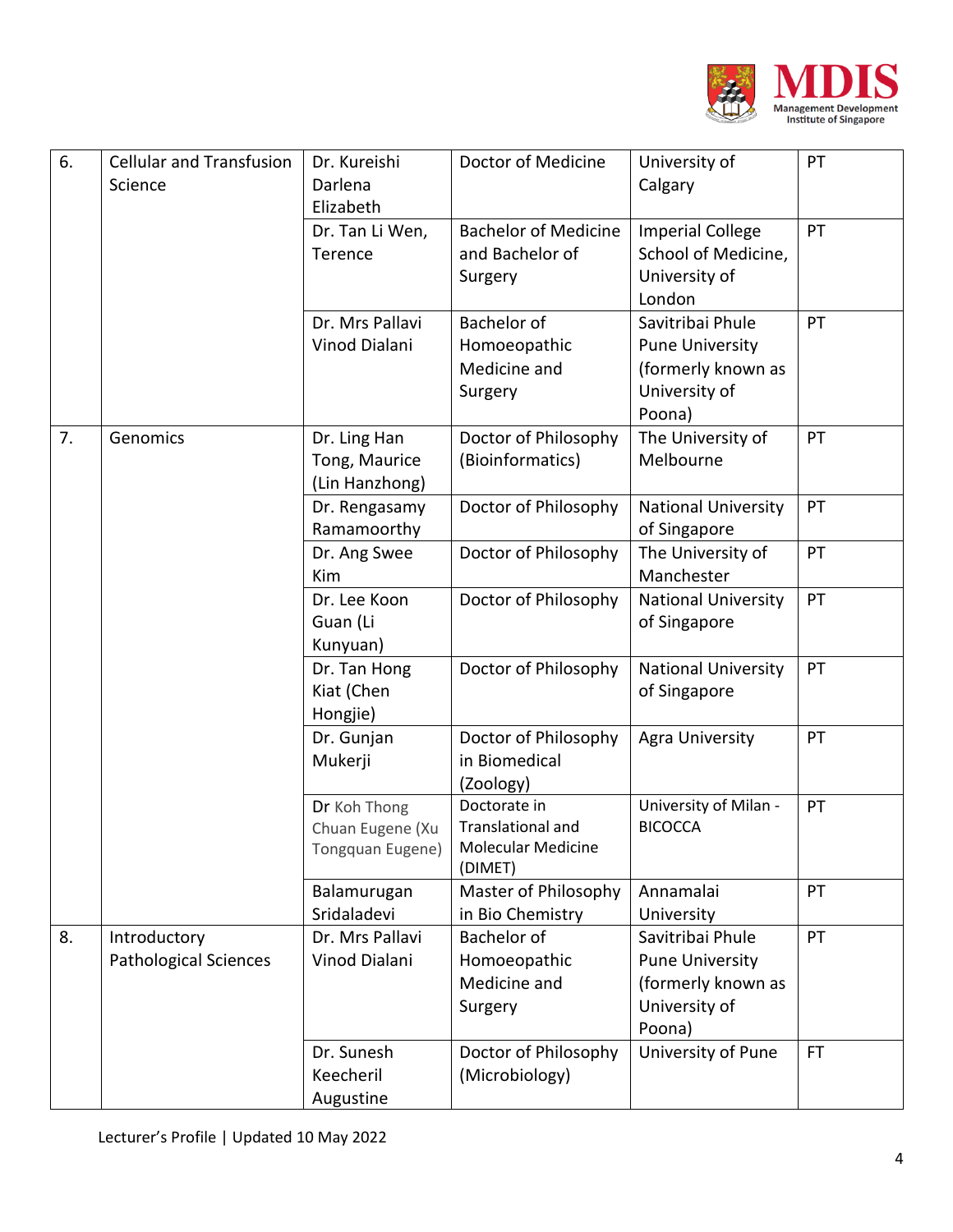

|     |                                | Dr. Andrew Teo<br><b>Teck Kwee</b>                  | Master of Public<br>Health                                | <b>Edith Cowan</b><br>University                                          | PT  |
|-----|--------------------------------|-----------------------------------------------------|-----------------------------------------------------------|---------------------------------------------------------------------------|-----|
|     |                                | Dr Chai Kim<br>Kheong                               | Doctor of Veterinary<br>Medicine (DVM)                    | Universiti Pertanian<br>(Putra)                                           | PT  |
|     |                                | Dr. Ling Han<br>Tong, Maurice<br>(Lin Hanzhong)     | Doctor of Philosophy<br>(Bioinformatics)                  | The University of<br>Melbourne                                            | PT  |
|     |                                | Dr. Tan Li Wen,<br>Terence                          | <b>Bachelor of Medicine</b><br>and Bachelor of<br>Surgery | <b>Imperial College</b><br>School of Medicine,<br>University of<br>London | PT  |
|     |                                | Dr. Kureishi<br>Darlena<br>Elizabeth                | Doctor of Medicine                                        | University of<br>Calgary                                                  | PT  |
| 9.  | <b>Medical Biochemistry</b>    | Dr. Ang Swee<br>Kim                                 | Doctor of Philosophy                                      | The University of<br>Manchester                                           | PT  |
|     |                                | Dr. Lee Koon<br>Guan (Li<br>Kunyuan)                | Doctor of Philosophy                                      | <b>National University</b><br>of Singapore                                | PT  |
|     |                                | Dr Lim Poh Yam                                      | Doctor of Agricultural<br>Science                         | Nagoya University                                                         | PT  |
|     |                                | Dr. Zhao Xinxin                                     | Degree of Doctor of<br>Philosophy                         | Nanyang<br>Technological<br>University                                    | PT  |
|     |                                | Dr. Tan Li Wen,<br>Terence                          | <b>Bachelor of Medicine</b><br>and Bachelor of<br>Surgery | <b>Imperial College</b><br>School of Medicine,<br>University of<br>London | PT  |
|     |                                | Balamurugan<br>Sridaladevi                          | Master of Philosophy<br>in Bio Chemistry                  | Annamalai<br>University                                                   | PT  |
|     |                                | Dr. Evelyn Teoh<br>Ee Ping (Evelyn<br>Zhang Yiping) | Doctor of Philosophy                                      | National University<br>of Singapore                                       | PT  |
| 10. | Microbiology and<br>Immunology | Dr. Sunesh<br>Keecheril<br>Augustine                | Doctor of Philosophy<br>(Microbiology)                    | University of Pune                                                        | FT. |
|     |                                | Dr Lim Poh Yam                                      | Doctor of Agricultural<br>Science                         | Nagoya University                                                         | PT  |
|     |                                | Dr Chai Kim<br>Kheong                               | Doctor of Veterinary<br>Medicine (DVM)                    | Universiti Pertanian<br>(Putra)                                           | PT  |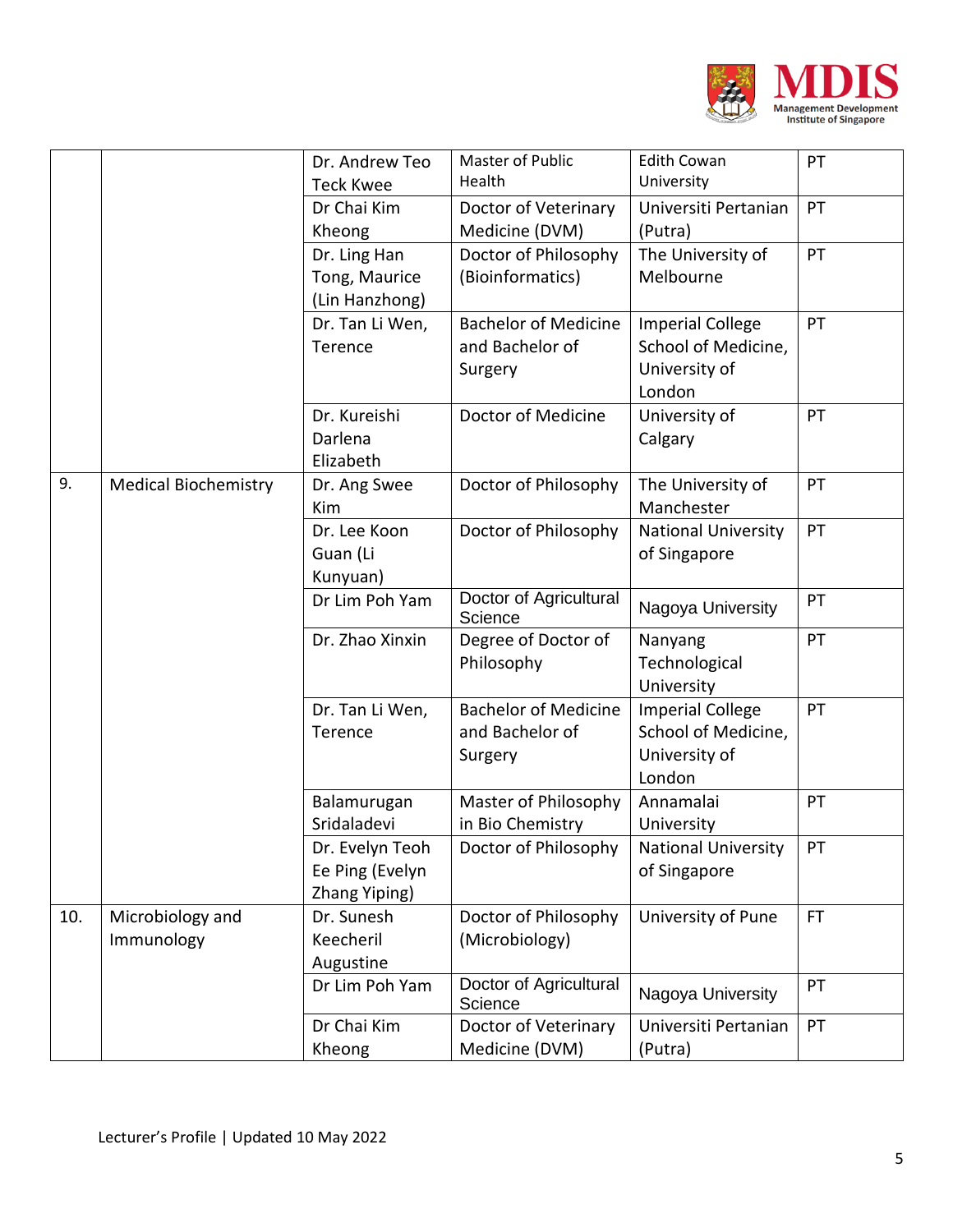

|     |                                   | Dr. Ling Han<br>Tong, Maurice<br>(Lin Hanzhong)      | Doctor of Philosophy                                                             | The University of<br>Melbourne                                                              | PT |
|-----|-----------------------------------|------------------------------------------------------|----------------------------------------------------------------------------------|---------------------------------------------------------------------------------------------|----|
|     |                                   | Dr. Gunjan<br>Mukerji                                | Doctor of Philosophy<br>in Biomedical<br>(Zoology)                               | Agra University                                                                             | PT |
|     |                                   | Dr. Mrs Pallavi<br>Vinod Dialani                     | Bachelor of<br>Homoeopathic<br>Medicine and<br>Surgery                           | Savitribai Phule<br><b>Pune University</b><br>(formerly known as<br>University of<br>Poona) | PT |
|     |                                   | Dr. Rengasamy<br>Ramamoorthy                         | Doctor of Philosophy                                                             | <b>National University</b><br>of Singapore                                                  | PT |
|     |                                   | Dr. Shalini<br>Ratnasingam                           | Doctor of Philosophy                                                             | <b>National University</b><br>of Singapore                                                  | PT |
|     |                                   | Dr. Tan Li Wen,<br>Terence                           | <b>Bachelor of Medicine</b><br>and Bachelor of<br>Surgery                        | <b>Imperial College</b><br>School of Medicine,<br>University of<br>London                   | PT |
|     |                                   | Dr. Kureishi<br>Darlena<br>Elizabeth                 | Doctor of Medicine                                                               | University of<br>Calgary                                                                    | PT |
| 11. | Molecular Biology and<br>Genetics | Dr. Udolph<br>Gerald Karl                            | Doctor of Natural<br><b>Sciences</b>                                             | Johannes<br>Gutenburg<br>University in Mainz                                                | PT |
|     |                                   | Dr. Gunjan<br>Mukerji                                | Doctor of Philosophy                                                             | <b>Agra University</b>                                                                      | PT |
|     |                                   | Prof. Shabbir<br>$S/O$ M<br>Moochhala                | Doctor of Philosophy<br>in Pharmacology                                          | Dalhousie<br>University                                                                     | PT |
|     |                                   | Dr. Tan Li Wen,<br>Terence                           | <b>Bachelor of Medicine</b><br>and Bachelor of<br>Surgery                        | <b>Imperial College</b><br>School of Medicine,<br>University of<br>London                   | PT |
|     |                                   | Dr. Shalini<br>Ratnasingam                           | Doctor of Philosophy                                                             | <b>National University</b><br>of Singapore                                                  | PT |
|     |                                   | Dr Koh Thong<br>Chuan Eugene (Xu<br>Tongquan Eugene) | Doctorate in<br><b>Translational and</b><br><b>Molecular Medicine</b><br>(DIMET) | University of Milan -<br><b>BICOCCA</b>                                                     | PT |
|     |                                   | Dr. Rengasamy<br>Ramamoorthy                         | Doctor of Philosophy                                                             | <b>National University</b><br>of Singapore                                                  | PT |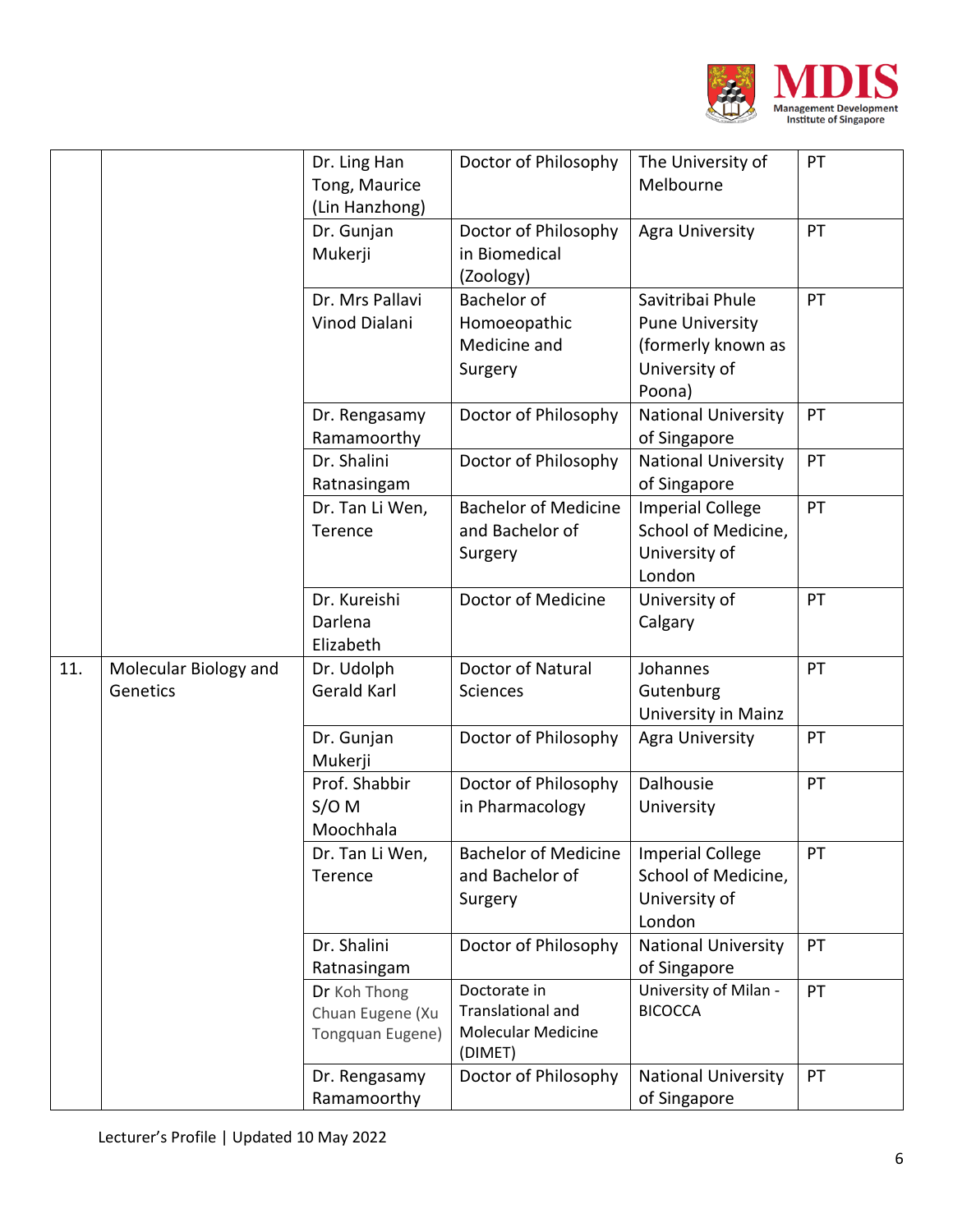

| 12. | Molecular Cell<br>Interactions | Dr. Gunjan<br>Mukerji                               | Doctor of Philosophy                                      | <b>Agra University</b>                                                                      | PT        |
|-----|--------------------------------|-----------------------------------------------------|-----------------------------------------------------------|---------------------------------------------------------------------------------------------|-----------|
|     |                                | Dr. Rajarshi<br>Sankar Ray                          | Doctor of Philosophy<br>(Science)                         | Jadavpur University                                                                         | <b>FT</b> |
|     |                                | Dr. Udolph<br>Gerald Karl                           | Doctor of Natural<br>Sciences                             | Johannes<br>Gutenburg<br>University in Mainz                                                | PT        |
|     |                                | Dr. Rengasamy<br>Ramamoorthy                        | Doctor of Philosophy                                      | <b>National University</b><br>of Singapore                                                  | PT        |
|     |                                | Prof. Shabbir<br>$S/O$ M<br>Moochhala               | Doctor of Philosophy<br>in Pharmacology                   | Dalhousie<br>University                                                                     | PT        |
|     |                                | Dr. Tan Li Wen,<br>Terence                          | <b>Bachelor of Medicine</b><br>and Bachelor of<br>Surgery | <b>Imperial College</b><br>School of Medicine,<br>University of<br>London                   | PT        |
| 13. | Pathology in Practice          | Dr. Mrs Pallavi<br>Vinod Dialani                    | Bachelor of<br>Homoeopathic<br>Medicine and<br>Surgery    | Savitribai Phule<br><b>Pune University</b><br>(formerly known as<br>University of<br>Poona) | PT        |
|     |                                | Dr. Sunesh<br>Keecheril<br>Augustine                | Doctor of Philosophy<br>(Microbiology)                    | University of Pune                                                                          | FT.       |
|     |                                | Dr. Rajarshi<br>Sankar Ray                          | Doctor of Philosophy<br>(Science)                         | Jadavpur University                                                                         | <b>FT</b> |
|     |                                | Dr Chai Kim<br>Kheong                               | Doctor of Veterinary<br>Medicine (DVM)                    | Universiti Pertanian<br>(Putra)                                                             | PT        |
|     |                                | Dr. Andrew Teo<br><b>Teck Kwee</b>                  | <b>Master of Public</b><br>Health                         | <b>Edith Cowan</b><br>University                                                            | PT        |
|     |                                | Dr. Evelyn Teoh<br>Ee Ping (Evelyn<br>Zhang Yiping) | Doctor of Philosophy                                      | <b>National University</b><br>of Singapore                                                  | PT        |
|     |                                | Dr. Kureishi<br>Darlena<br>Elizabeth                | Doctor of Medicine                                        | University of<br>Calgary                                                                    | PT        |
|     |                                | Prof. Shabbir<br>$S/O$ M<br>Moochhala               | Doctor of Philosophy<br>in Pharmacology                   | Dalhousie<br>University                                                                     | PT        |
|     |                                | Dr. Tan Li Wen,<br>Terence                          | <b>Bachelor of Medicine</b><br>and Bachelor of<br>Surgery | <b>Imperial College</b><br>School of Medicine,                                              | PT        |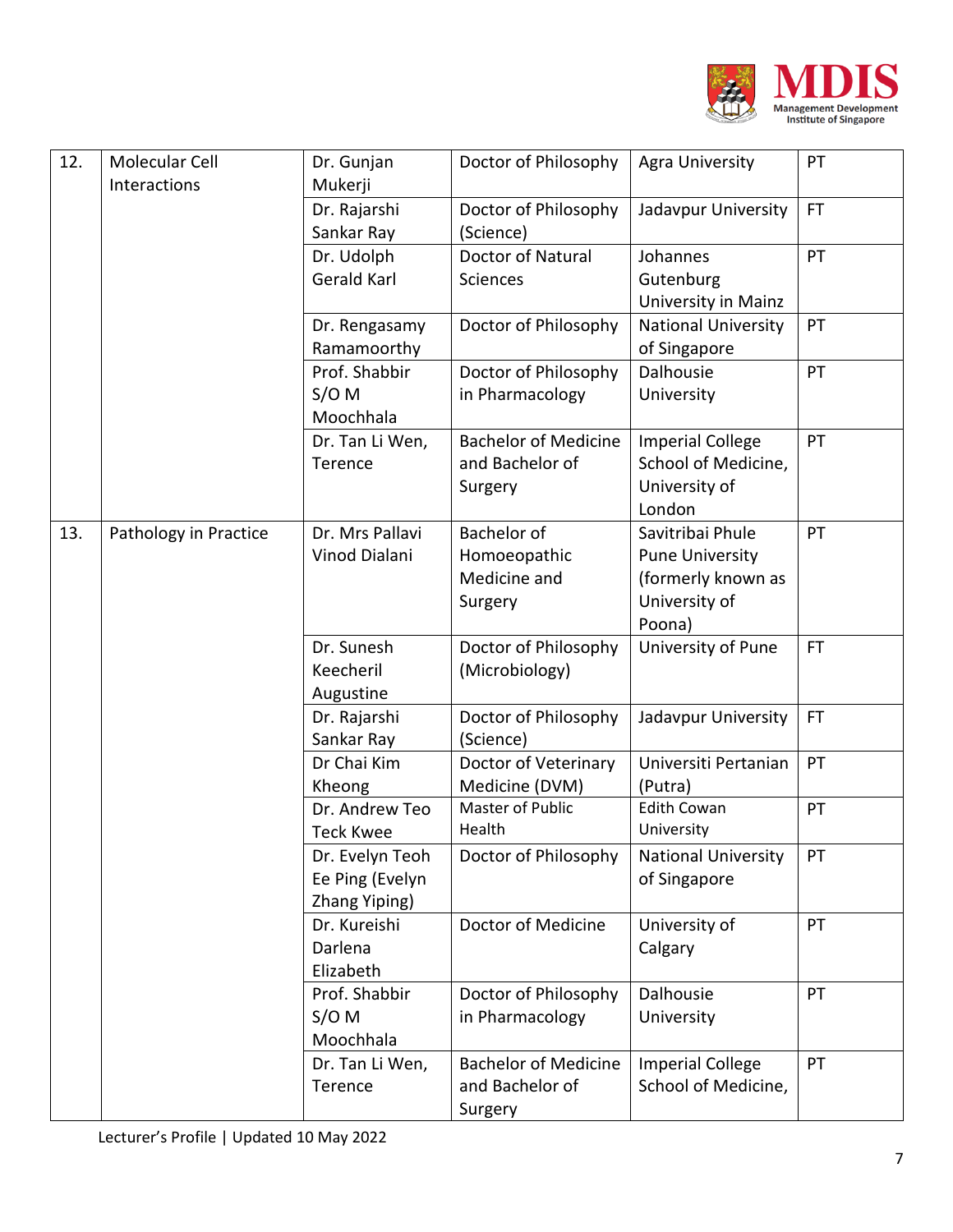

|     |                                            |                                                      |                                                                                  | University of                                                             |           |
|-----|--------------------------------------------|------------------------------------------------------|----------------------------------------------------------------------------------|---------------------------------------------------------------------------|-----------|
| 14. | <b>Practical Skills</b>                    | Dr. Ling Han<br>Tong, Maurice<br>(Lin Hanzhong)      | Doctor of Philosophy<br>(Bioinformatics)                                         | London<br>The University of<br>Melbourne                                  | PT        |
|     |                                            | Dr. Rajarshi<br>Sankar Ray                           | Doctor of Philosophy<br>(Science)                                                | Jadavpur University                                                       | <b>FT</b> |
|     |                                            | Prof. Shabbir<br>$S/O$ M<br>Moochhala                | Doctor of Philosophy<br>in Pharmacology                                          | Dalhousie<br>University                                                   | PT        |
|     |                                            | Dr Chai Kim<br>Kheong                                | Doctor of Veterinary<br>Medicine (DVM)                                           | Universiti Pertanian<br>(Putra)                                           | PT        |
|     |                                            | Dr. Rengasamy<br>Ramamoorthy                         | Doctor of Philosophy                                                             | <b>National University</b><br>of Singapore                                | PT        |
|     |                                            | Dr. Shalini<br>Ratnasingam                           | Doctor of Philosophy                                                             | <b>National University</b><br>of Singapore                                | PT        |
|     |                                            | Dr. Sunesh<br>Keecheril<br>Augustine                 | Doctor of Philosophy<br>(Microbiology)                                           | University of Pune                                                        | <b>FT</b> |
| 15. | Principles of Cellular<br>and Biomolecular | Dr. Rajarshi<br>Sankar Ray                           | Doctor of Philosophy<br>(Science)                                                | Jadavpur University                                                       | <b>FT</b> |
|     | Analysis                                   | Prof. Shabbir<br>$S/O$ M<br>Moochhala                | Doctor of Philosophy<br>in Pharmacology                                          | Dalhousie<br>University                                                   | PT        |
|     |                                            | Dr Lim Poh Yam                                       | Doctor of Agricultural<br>Science                                                | Nagoya University                                                         | PT        |
|     |                                            | Dr Chai Kim<br>Kheong                                | Doctor of Veterinary<br>Medicine (DVM)                                           | Universiti Pertanian<br>(Putra)                                           | PT        |
|     |                                            | Dr. Gunjan<br>Mukerji                                | Doctor of Philosophy<br>in Biomedical<br>(Zoology)                               | <b>Agra University</b>                                                    | PT        |
|     |                                            | Dr Koh Thong<br>Chuan Eugene (Xu<br>Tongquan Eugene) | Doctorate in<br><b>Translational and</b><br><b>Molecular Medicine</b><br>(DIMET) | University of Milan -<br><b>BICOCCA</b>                                   | PT        |
|     |                                            | Dr. Tan Li Wen,<br>Terence                           | <b>Bachelor of Medicine</b><br>and Bachelor of<br>Surgery                        | <b>Imperial College</b><br>School of Medicine,<br>University of<br>London | PT        |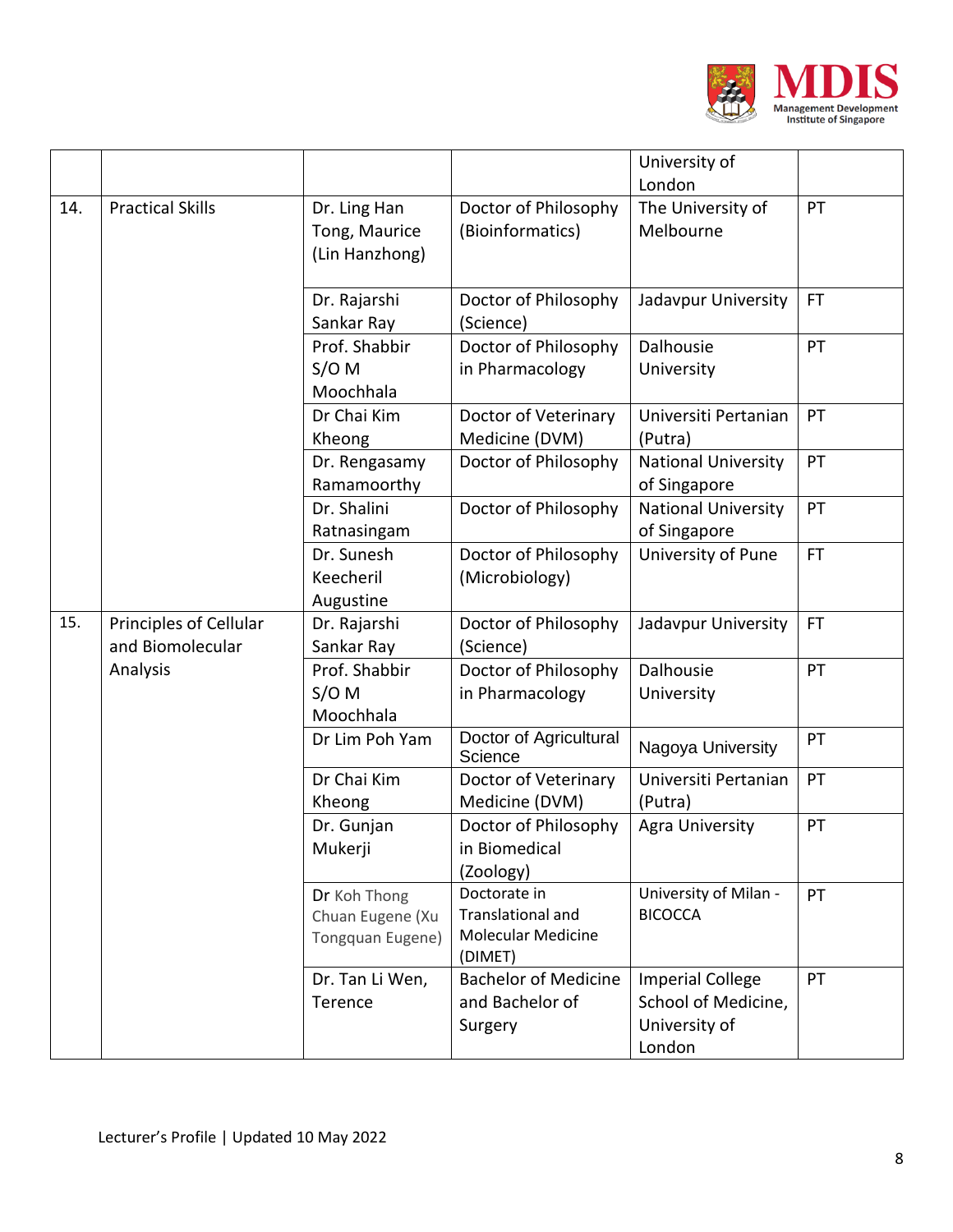

|     |                  | Dr. Udolph                                      | Doctor of Natural                                      | Johannes                                                                                    | PT        |
|-----|------------------|-------------------------------------------------|--------------------------------------------------------|---------------------------------------------------------------------------------------------|-----------|
|     |                  | Gerald Karl                                     | <b>Sciences</b>                                        | Gutenburg                                                                                   |           |
|     |                  |                                                 |                                                        | University in Mainz                                                                         |           |
| 16. | Research Project | Dr. Gunjan<br>Mukerji                           | Doctor of Philosophy                                   | Agra University                                                                             | PT        |
|     |                  | Dr. Rajarshi<br>Sankar Ray                      | Doctor of Philosophy<br>(Science)                      | Jadavpur University                                                                         | <b>FT</b> |
|     |                  | Dr. Sunesh<br>Keecheril<br>Augustine            | Doctor of Philosophy<br>(Microbiology)                 | University of Pune                                                                          | <b>FT</b> |
|     |                  | Dr. Shalini<br>Ratnasingam                      | Doctor of Philosophy                                   | <b>National University</b><br>of Singapore                                                  | PT        |
|     |                  | Dr Chai Kim<br>Kheong                           | Doctor of Veterinary<br>Medicine (DVM)                 | Universiti Pertanian<br>(Putra)                                                             | PT        |
|     |                  | Dr. Mrs Pallavi<br>Vinod Dialani                | Bachelor of<br>Homoeopathic<br>Medicine and<br>Surgery | Savitribai Phule<br><b>Pune University</b><br>(formerly known as<br>University of<br>Poona) | PT        |
|     |                  | Dr. Ling Han<br>Tong, Maurice<br>(Lin Hanzhong) | Doctor of Philosophy<br>(Bioinformatics)               | The University of<br>Melbourne                                                              | PT        |
|     |                  | Prof. Shabbir<br>$S/O$ M<br>Moochhala           | Doctor of Philosophy<br>in Pharmacology                | Dalhousie<br>University                                                                     | PT        |
|     |                  | Dr. Rengasamy<br>Ramamoorthy                    | Doctor of Philosophy                                   | <b>National University</b><br>of Singapore                                                  | PT        |
|     |                  | Dr. Ang Swee<br>Kim                             | Doctor of Philosophy                                   | The University of<br>Manchester                                                             | PT        |
|     |                  | Dr. Lee Koon<br>Guan (Li<br>Kunyuan)            | Doctor of Philosophy                                   | <b>National University</b><br>of Singapore                                                  | PT        |
|     |                  | Dr. Zhao Xinxin                                 | Degree of Doctor of<br>Philosophy                      | Nanyang<br>Technological<br>University                                                      | PT        |
|     |                  | Balamurugan<br>Sridaladevi                      | Master of Philosophy<br>in Bio Chemistry               | Annamalai<br>University                                                                     | PT        |
|     |                  | Dr. Udolph<br>Gerald Karl                       | Doctor of Natural<br><b>Sciences</b>                   | Johannes<br>Gutenburg<br>University in Mainz                                                | PT        |